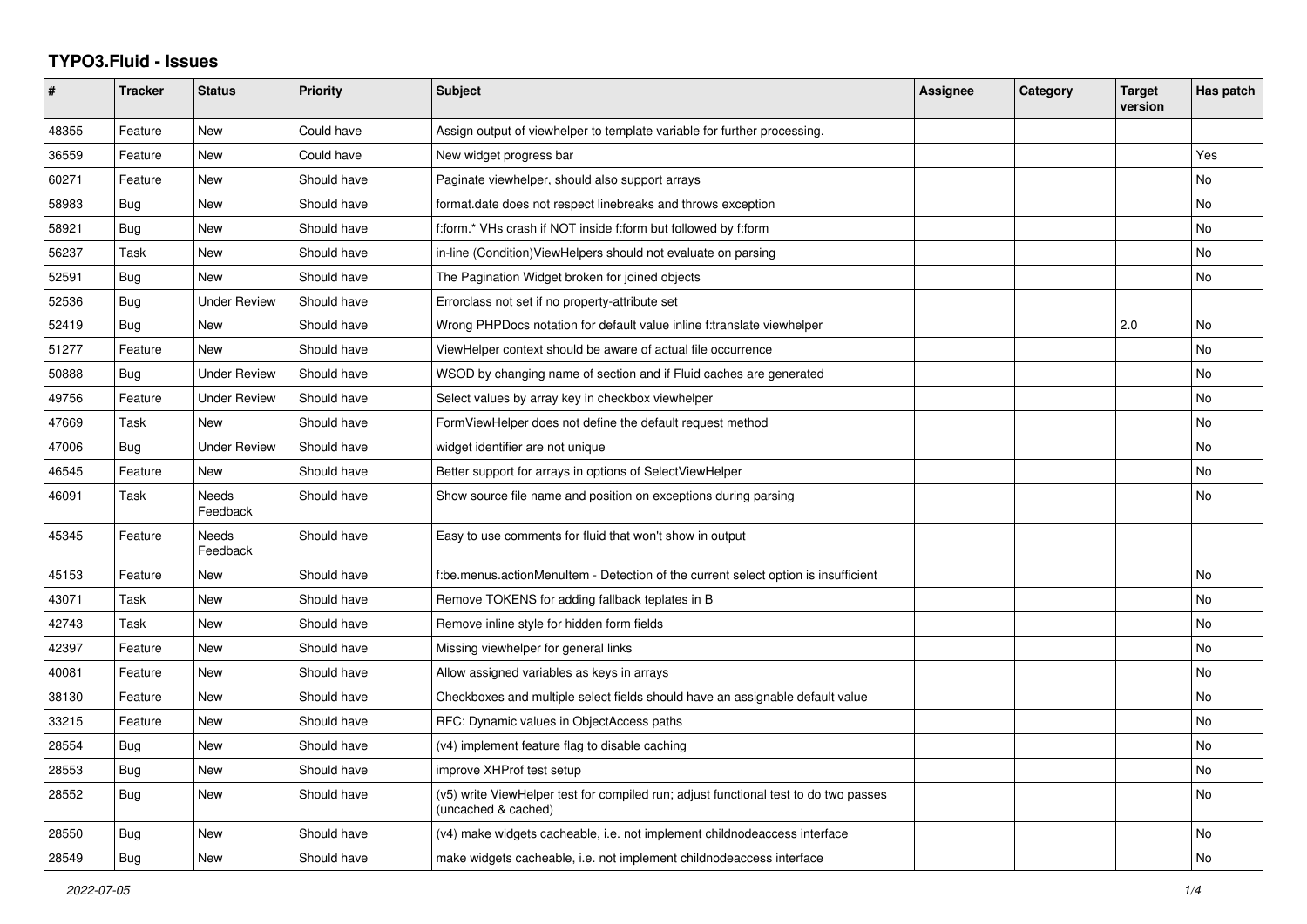| #     | <b>Tracker</b> | <b>Status</b>       | <b>Priority</b> | <b>Subject</b>                                                                                       | <b>Assignee</b>        | Category | <b>Target</b><br>version | Has patch |
|-------|----------------|---------------------|-----------------|------------------------------------------------------------------------------------------------------|------------------------|----------|--------------------------|-----------|
| 13045 | <b>Bug</b>     | <b>New</b>          | Should have     | Entity decode of strings are different between if-conditions and output of variable                  |                        |          |                          |           |
| 9514  | Feature        | New                 | Should have     | Support explicit Array Arguments for ViewHelpers                                                     |                        |          |                          |           |
| 3291  | Feature        | Needs<br>Feedback   | Should have     | Cacheable viewhelpers                                                                                |                        |          |                          | <b>No</b> |
| 57885 | Bug            | New                 | Must have       | Inputs are cleared from a second form if the first form produced a vallidation error                 |                        |          |                          | <b>No</b> |
| 49038 | <b>Bug</b>     | <b>New</b>          | Must have       | form.select does not select the first item if prependOptionValue is used                             |                        |          |                          | No        |
| 5636  | Task           | <b>Under Review</b> | Must have       | Form RadioViewHelper and CheckBoxViewHelper miss check for existing object<br>before it is accessed. |                        |          |                          | <b>No</b> |
| 55008 | <b>Bug</b>     | <b>Under Review</b> | Should have     | Interceptors should be used in Partials                                                              | Christian Müller       |          |                          | No        |
| 37095 | Feature        | New                 | Should have     | It should be possible to set a different template on a Fluid TemplateView inside an<br>action        | Christopher<br>Hlubek  |          |                          | No        |
| 52640 | Feature        | Under Review        | Should have     | Create an UnlessViewHelper as opposite to the IfViewHelper                                           | Marc Neuhaus           |          |                          | No        |
| 9005  | Feature        | Accepted            | Could have      | Fluid Template Analyzer (FTA)                                                                        | Sebastian<br>Kurfuerst |          |                          |           |
| 28551 | Bug            | Accepted            | Should have     | (v4) backport VHTest                                                                                 | Sebastian<br>Kurfuerst |          |                          | <b>No</b> |
| 62346 | Feature        | <b>New</b>          | Could have      | f:comment should have high precende                                                                  |                        | Core     | 3.x                      | <b>No</b> |
| 30555 | Feature        | New                 | Could have      | Make TagBuilder more extensible                                                                      |                        | Core     |                          | <b>No</b> |
| 10472 | Feature        | <b>New</b>          | Could have      | Fluid Standalone distribution                                                                        |                        | Core     |                          | <b>No</b> |
| 7608  | Feature        | New                 | Could have      | Configurable shorthand/object accessor delimiters                                                    |                        | Core     |                          | Yes       |
| 1907  | Feature        | <b>New</b>          | Could have      | Default values for view helpers based on context                                                     |                        | Core     |                          |           |
| 46257 | Feature        | Under Review        | Should have     | Add escape sequence support for Fluid                                                                |                        | Core     |                          | <b>No</b> |
| 39990 | Bug            | New                 | Should have     | Same form twice in one template: hidden fields for empty values are only rendered<br>once            |                        | Core     |                          | <b>No</b> |
| 32035 | Task           | New                 | Should have     | Improve fluid error messages                                                                         |                        | Core     |                          | Yes       |
| 4704  | Feature        | <b>New</b>          | Should have     | Improve parsing exception messages                                                                   |                        | Core     |                          |           |
| 3481  | Bug            | <b>New</b>          | Should have     | Use ViewHelperVariableContainer in PostParseFacet                                                    |                        | Core     |                          | <b>No</b> |
| 27607 | <b>Bug</b>     | New                 | Must have       | Make Fluid comparisons work when first element is STRING, second is NULL.                            |                        | Core     |                          | No        |
| 51239 | Bug            | <b>Under Review</b> | Must have       | AbstractViewHelper use incorrect method signature for "\$this->systemLogger->log()"                  | Adrian Föder           | Core     |                          | Yes       |
| 12863 | <b>Bug</b>     | <b>New</b>          | Should have     | Attributes of a viewhelper can't contain a '-'                                                       | Sebastian<br>Kurfuerst | Core     |                          | No        |
| 33551 | Bug            | New                 | Must have       | View helper values break out of a partial scope                                                      | Sebastian<br>Kurfuerst | Core     |                          | <b>No</b> |
| 33394 | Feature        | Needs<br>Feedback   | Should have     | Logical expression parser for BooleanNode                                                            | Tobias Liebig          | Core     |                          | No        |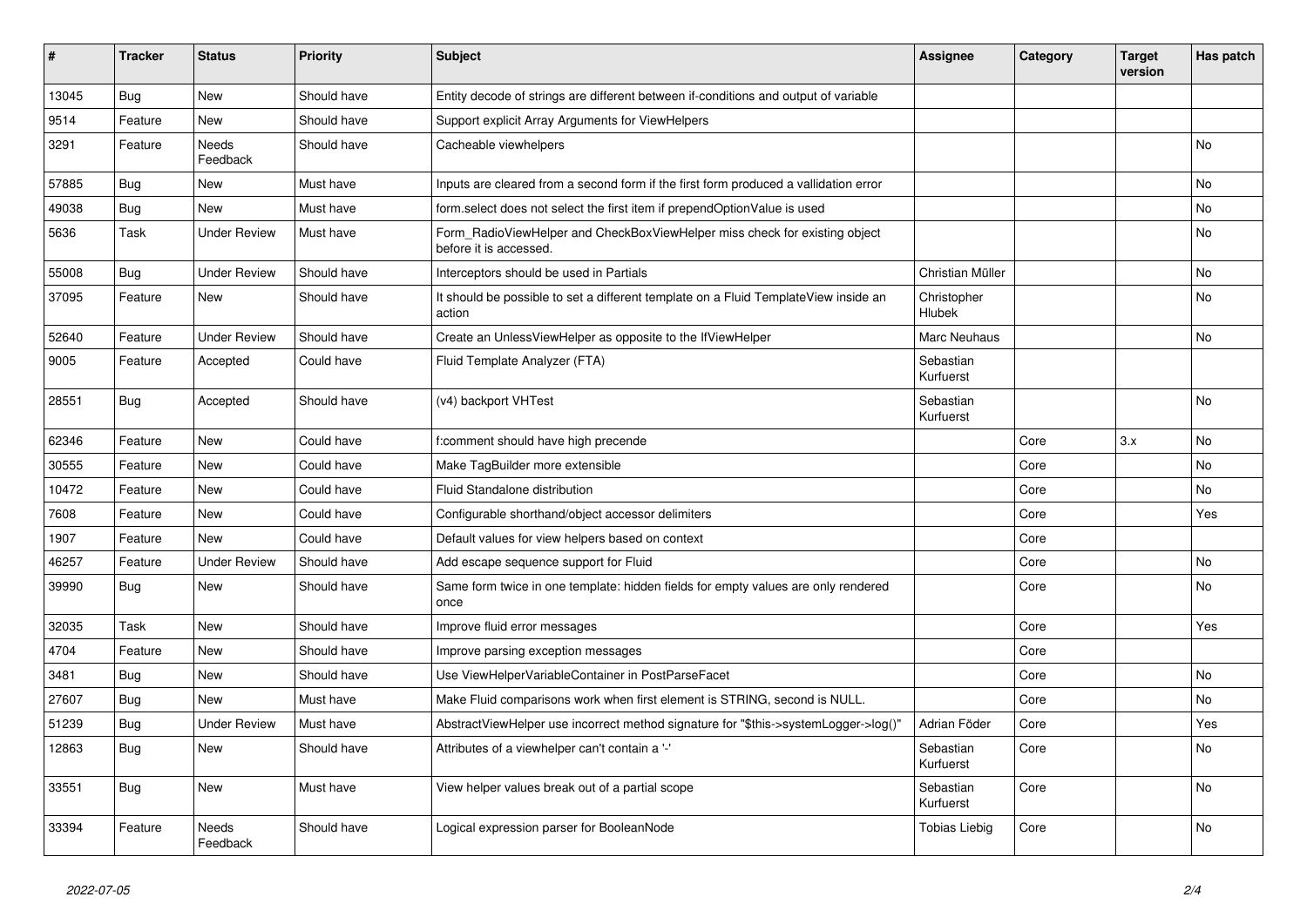| #     | <b>Tracker</b> | <b>Status</b>       | <b>Priority</b>      | <b>Subject</b>                                                                                         | <b>Assignee</b>      | Category           | <b>Target</b><br>version | Has patch |
|-------|----------------|---------------------|----------------------|--------------------------------------------------------------------------------------------------------|----------------------|--------------------|--------------------------|-----------|
| 60181 | Feature        | <b>New</b>          | Could have           | Caching mechanism for Fluid Views/Templates                                                            |                      | View               |                          | <b>No</b> |
| 8989  | Feature        | Needs<br>Feedback   | Could have           | Search path for fluid template files                                                                   |                      | View               |                          | No        |
| 46289 | Bug            | Needs<br>Feedback   | Should have          | Enable Escaping Interceptor in XML request format                                                      |                      | View               | 2.0.1                    | No        |
| 45394 | Task           | New                 | Should have          | Forwardport Unit test for standalone view                                                              |                      | View               |                          | No        |
| 43072 | Task           | New                 | Should have          | Remove TOKENS for adding templates fallback in Backporter                                              |                      | View               |                          | No        |
| 38369 | Bug            | New                 | Must have            | Resource ViewHelpers should not fall back to request package                                           |                      | View               |                          | No        |
| 26664 | Task           | New                 | Won't have this time | Clean up Form ViewHelpers                                                                              |                      | ViewHelpers        |                          | No        |
| 26658 | Task           | New                 | Won't have this time | Make Form ViewHelpers consistent                                                                       |                      | ViewHelpers        |                          | No        |
| 34309 | Task           | <b>New</b>          | Could have           | Unknown ViewHelpers cause exception - should be handled more graceful                                  |                      | ViewHelpers        |                          | No.       |
| 65424 | Bug            | <b>Under Review</b> | Should have          | SelectViewHelper must respect option(Value Label)Field for arrays                                      |                      | ViewHelpers        |                          | No        |
| 60003 | Feature        | New                 | Should have          | Add required-Attribute to f:form.password                                                              |                      | ViewHelpers        |                          | No        |
| 54284 | Bug            | New                 | Should have          | Default Option for Switch/Case VH                                                                      |                      | ViewHelpers        |                          | No        |
| 49600 | Bug            | New                 | Should have          | f:form tag shown as a HTML on frontend                                                                 |                      | ViewHelpers        |                          | No        |
| 44234 | <b>Bug</b>     | <b>Under Review</b> | Should have          | selectViewHelper's sorting does not respect locale collation                                           |                      | <b>ViewHelpers</b> | 2.1                      | No        |
| 39936 | Feature        | New                 | Should have          | registerTagAttribute should handle default values                                                      |                      | ViewHelpers        |                          | No        |
| 37619 | <b>Bug</b>     | New                 | Should have          | Fatal Error when using variable in name attribute of Section ViewHelper                                |                      | ViewHelpers        |                          | No        |
| 36410 | Feature        | New                 | Should have          | Allow templates to send arguments back to layout                                                       |                      | ViewHelpers        |                          | No        |
| 34682 | <b>Bug</b>     | <b>Under Review</b> | Should have          | Radio Button missing checked on validation error                                                       |                      | ViewHelpers        |                          | No        |
| 30937 | <b>Bug</b>     | New                 | Should have          | CropViewHelper stringToTruncate can't be supplied so it can't be easily extended                       |                      | ViewHelpers        |                          | Yes       |
| 10911 | Task           | New                 | Should have          | Tx_Fluid_ViewHelpers_Form_AbstractFormViewHelper->renderHiddenIdentityField<br>should be more reliable |                      | ViewHelpers        |                          | No        |
| 9950  | Task           | <b>New</b>          | Should have          | Binding to nested arrays impossible for form-elements                                                  |                      | ViewHelpers        |                          |           |
| 8648  | <b>Bug</b>     | New                 | Should have          | format.crop ViewHelper should support all features of the crop stdWrap function                        |                      | ViewHelpers        |                          | No        |
| 60856 | Bug            | New                 | Must have            | Target attribute not supported by the form viewhelper                                                  |                      | ViewHelpers        |                          | Yes       |
| 51100 | Feature        | New                 | Must have            | Links with absolute URI should have the option of URI Scheme                                           |                      | ViewHelpers        |                          | No        |
| 40064 | <b>Bug</b>     | New                 | Must have            | Multiselect is not getting persisted                                                                   |                      | ViewHelpers        |                          | No.       |
| 54195 | Task           | New                 | Should have          | Rename and move FormViewHelper's errorClass value, currently 'f3-form-error'                           | Adrian Föder         | ViewHelpers        |                          | No        |
| 58862 | Bug            | Needs<br>Feedback   | Should have          | FormViewHelper doesn't accept NULL as value for \$arguments                                            | Bastian<br>Waidelich | ViewHelpers        |                          | Yes       |
| 59057 | <b>Bug</b>     | <b>Under Review</b> | Must have            | Hidden empty value fields shoud be disabled when related field is disabled                             | Bastian<br>Waidelich | ViewHelpers        |                          | No        |
| 3725  | Feature        | New                 | Could have           | <b>CSS Engine</b>                                                                                      | Christian Müller     | ViewHelpers        |                          | No        |